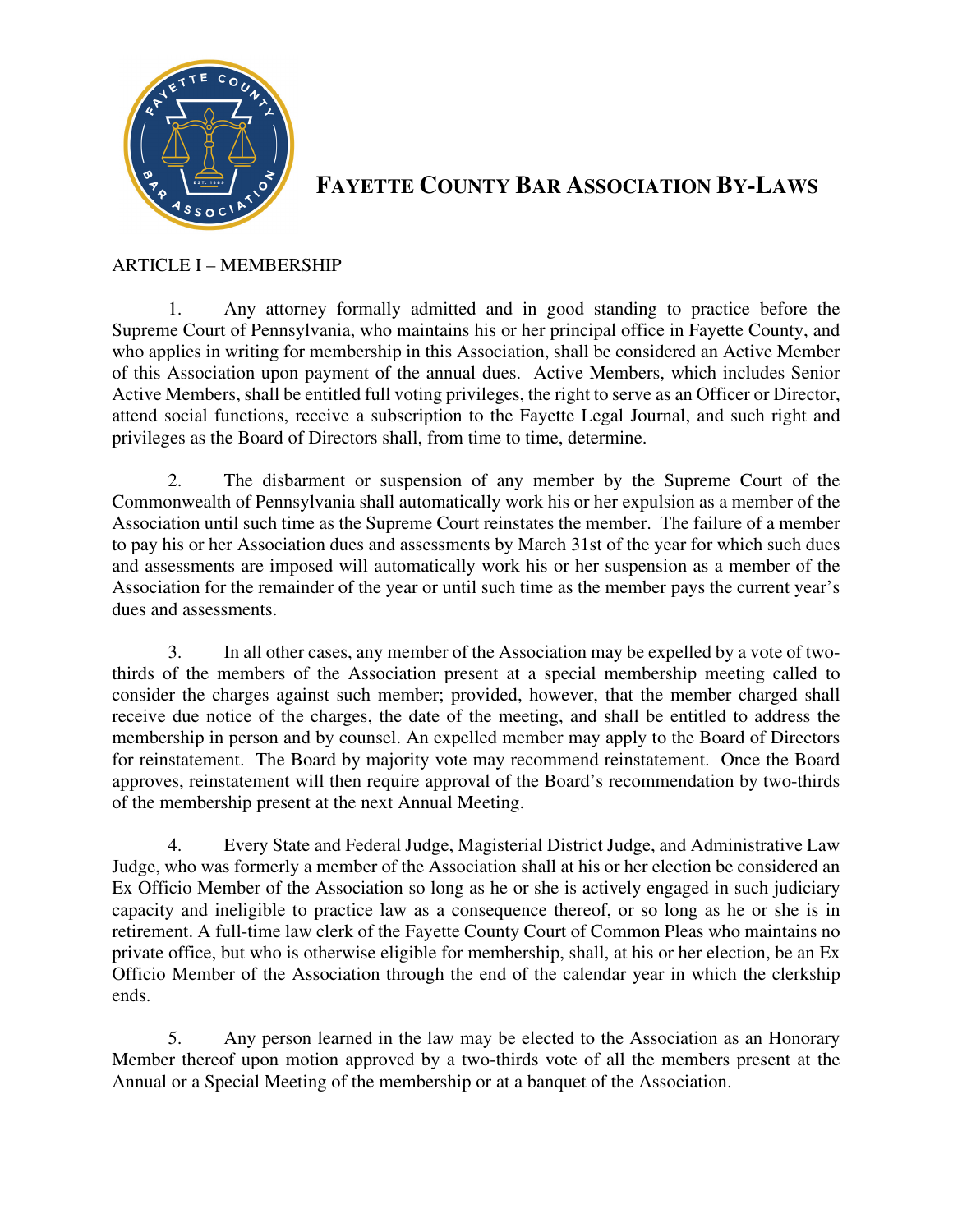6. Ex-Officio Members shall enjoy all the rights and privileges of Active Members except that they shall have no voting privileges and shall not serve as an Officer or Director. Honorary Members shall have no rights or privileges but may be invited to social functions at the direction of the President of the Association, with or without assessment. Ex-Officio Members and Honorary Members shall be exempt from all mandatory dues and assessments.

7. An Active Member who has been a member for at least 35 years, has reached the age of at least 75 years, and who desires to continue membership in the Association shall be considered a Senior Active Member. Senior Active Members shall be entitled to all the rights and privileges of Active Members. Senior Active Members shall not be assessed Association membership dues.

8. Any attorney formally admitted and in good standing to practice before the Supreme Court of Pennsylvania, who is ineligible for Active membership, shall be considered an Associate Member upon written application and payment of the dues set for such members. An Associate Member shall be entitled to attend social functions, shall receive a subscription to the Fayette Legal Journal, and shall be entitled to such other rights and privileges as the Board of Directors shall, from time to time, determine. An Associate Member need not be a member of the Pennsylvania Bar Association. Associate Members shall have no voting privileges and shall not hold any office.

## ARTICLE II – DUES

 The Annual dues and assessments of each member, if any, shall be determined and fixed by the Board of Directors and may be adjusted from time to time in order to meet the needs and purposes of the Association. The Board of Directors, for cause shown, may excuse any member from the payment of dues.

## ARTICLE III – MEMBERSHIP MEETINGS

1. The Annual Meeting of the full membership of the Association shall be held once during each calendar year at a time and place and in such manner as determined by the Board of Directors. Election of Officers and Directors shall be held at the Annual Meeting. The date on which the Annual Meeting shall convene shall be set at least thirty (30) days prior to the Annual Meeting's date.

- 2. A Special Meeting may also be called by:
	- (a) The President or Board of Directors.

(b) A member of the Association who delivers to the President and the Secretary a written request for such meeting signed by at least fifteen (15) Active Members. Such request shall state the purpose for the meeting. The President and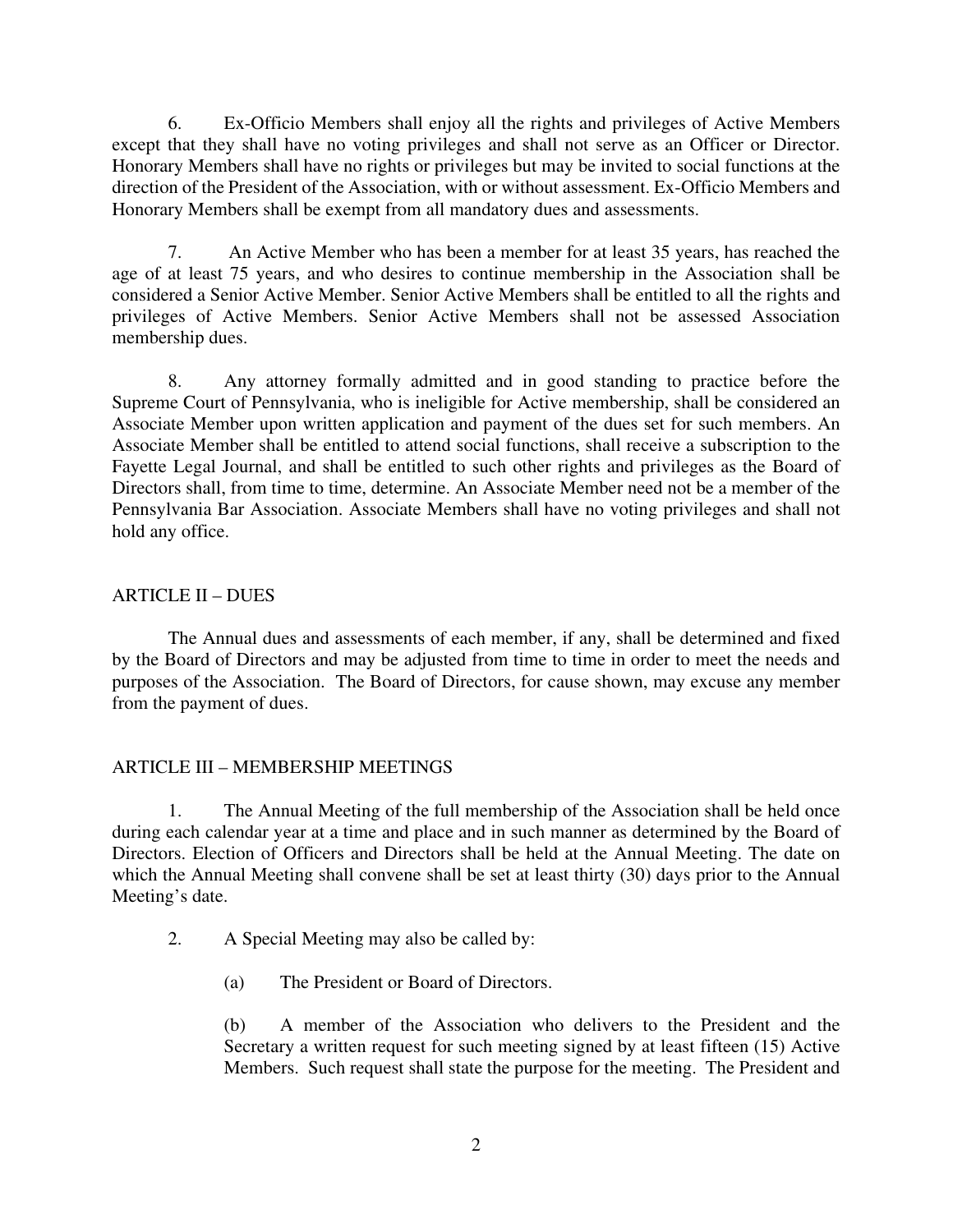Secretary will then arrange a time and place for the Special Meeting to occur on a date within forty-five (45) days of receiving the request.

3. The Secretary will give at least twenty (20) days notice of any membership meeting by publication in the Fayette Legal Journal and electronic transmission.

4. A quorum for the transaction of business at any membership meeting shall consist of fifteen (15) Active Members. Once the Secretary declares the presence of a quorum, unless otherwise specified in these by-laws, the approval of any motion will require a majority vote in favor of the motion by the members then present.

5. The order of business shall be as follows, but may be suspended or changed by a vote of the members present:

(a) Declaration of a quorum and adoption of the agenda;

- (b) Reading of the minutes of the previous meeting;
- (c) Report of the Treasurer, and action thereupon;
- (d) Reports of Standing Committees, and action thereupon;
- (e) Reports of Special Committees, and action thereupon;
- (f) Communications from Officers and others;
- (g) Unfinished business;
- (h) New business;
- (i) Report of the Nominating Committee;
- (j) Election of Officers and Directors;
- (k) At Special Meetings, the business for which the meetings have been called shall be taken up immediately.

6. If a dispute arises regarding the conduct of business the latest edition of Roberts Rules of Order shall govern. The most immediate Past President in attendance will serve as Parliamentarian.

#### ARTICLE IV – GOVERNMENT

 1. The government and management of the association shall be vested in not less than twelve (12) Officers and Directors, who collectively shall serve as the Board of Directors. All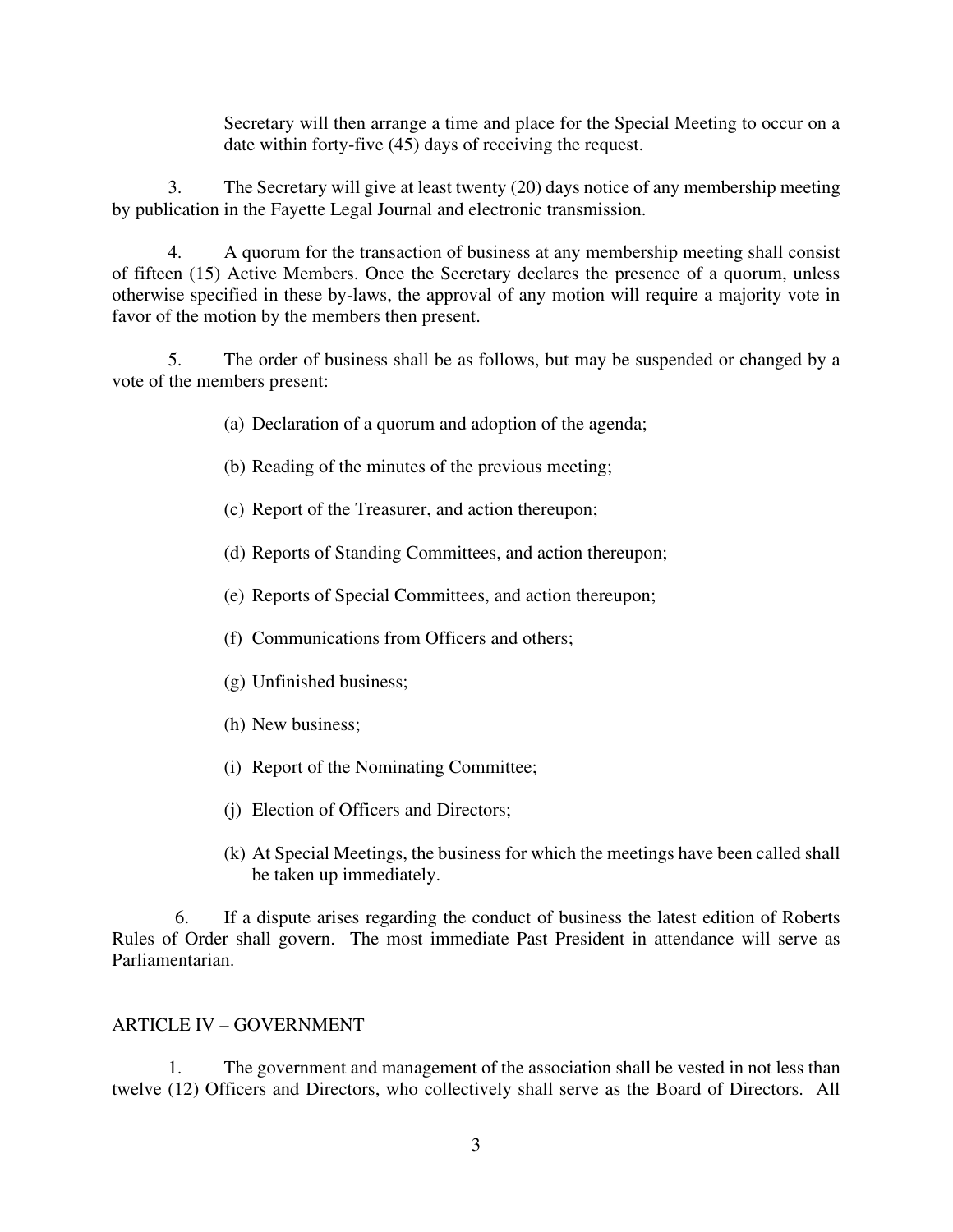Officers and Directors serve as voting members of the Board. Each Officer and Director will have one (1) vote on matters brought to the Board. Once the President declares the presence of a quorum, unless otherwise specified in these by-laws, the approval of any motion will require a majority vote in favor of the motion by the Board members then present. Any member who is expelled or suspended from the Association will immediately forfeit his or her position as an Officer or Director.

 2. The Board of Directors shall consist of not more than nine (9) Directors nor less than six (6) Directors and all Officers. Five (5) Board Members of whom shall constitute a quorum for the transaction of business.

 3. Officers shall include in this order of seniority: a President, a President-Elect, a Vice President, the immediate Past President, a Secretary, and a Treasurer.

 4. The membership shall elect Directors at the Annual Meeting of the Association to serve a term of three (3) years, or until his or her successors are duly elected and qualified. No Director shall succeed himself or herself in office for more than two full three (3) year terms.

 5. At the Annual Meeting, the membership shall elect as Officers a Vice President, a Secretary, and a Treasurer, to serve a one (1) year term.

 6. As of January 1 of each year, all newly elected Directors and Officers shall assume their duties. The Vice President from the previous year shall automatically become President-Elect, and the President-Elect from the previous year shall automatically become President. Should one of these offices become vacant during the year, this same order of succession will apply. The promoted officer will complete the vacant term and then serve his or her full elected term.

 7. Vacancies occurring in the Board of Directors may be filled by action of the Board, which may select a successor to serve the remainder of the calendar year. In the event of a vacancy in the office of Treasurer, the Board may appoint an Active Member to fill the vacancy for the remainder of the calendar year or may appoint a non-member who need not be an attorney to fill that office for the remainder of the calendar year. Such a non-member will not have voting privileges. At the next Annual Meeting, the membership will elect Officers to fill any vacancies that arose in Officer positions and will elect Directors to fill the balance of the unexpired term that arose in Director positions since the last Annual Meeting.

 8. The Board of Directors shall hold a regular meeting once a month, unless cancelled by the President upon due notice to the Board of Directors, at such time and place and in such manner as they may decide upon. Special Meetings may be called by the President at any time or upon the written request of three (3) Board members.

 9. The President shall lead and represent the Association. The President shall preside at all meetings of the Association and Board of Directors. In the case of the President's temporary absence, the next available Officer by seniority will preside at any scheduled meetings of the Association and Board of Directors.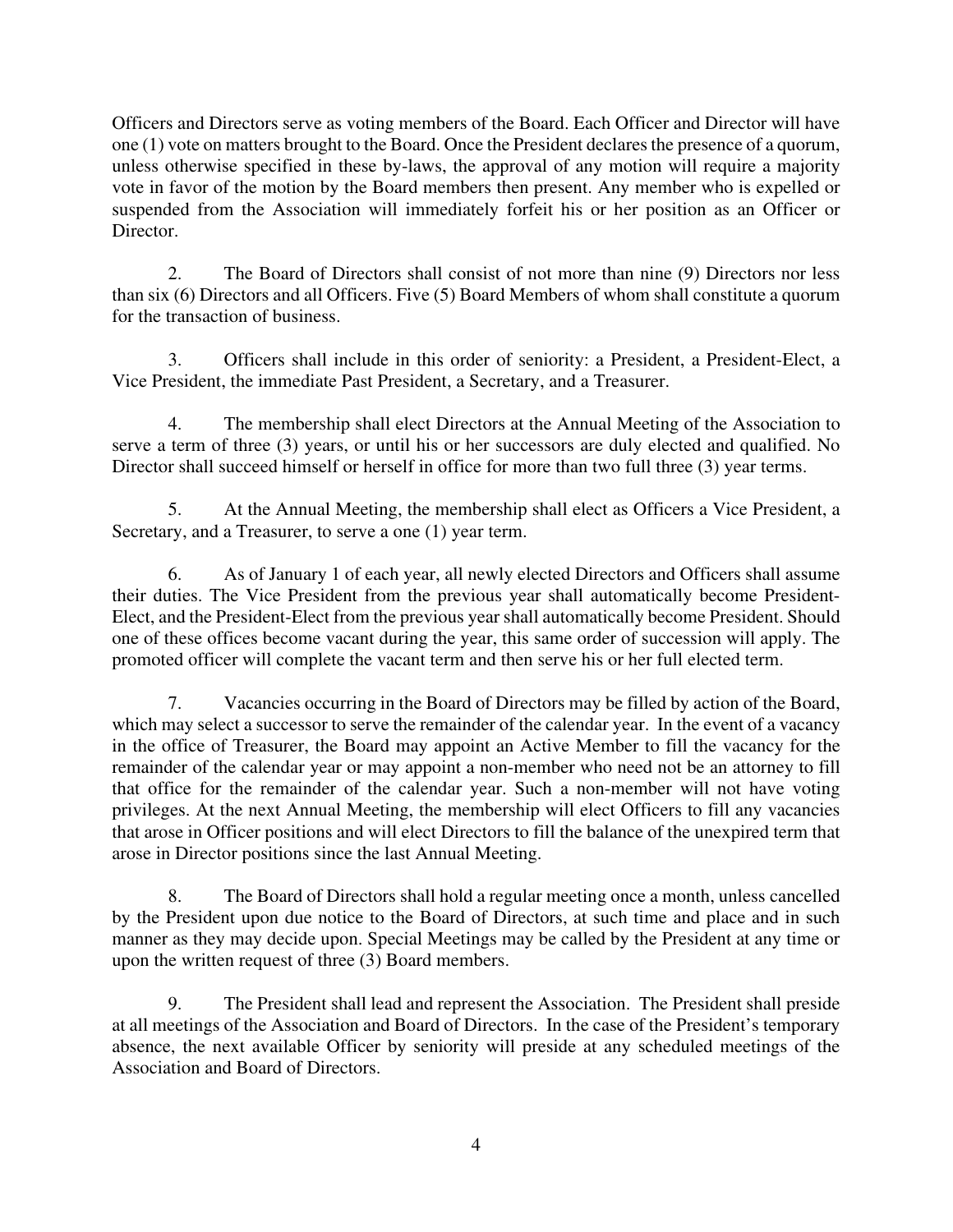10. The Treasurer shall receive all monies of the Association, pay out of the same, keep full and correct accounts of receipts and disbursements, and account to the Association at meetings.

 11. The Secretary shall give due notice of the meetings of the Association, attend the same, keep the minutes thereof, and perform all the ordinary duties of the office. Should the elected Secretary be unable to perform his or her duties, the President may delegate those duties to the Executive Director until such time as the elected Secretary can resume those duties.

10. The Past President shall chair the Nominating Committee.

12. The Board of Directors shall have the power to establish, appoint, continue, and terminate the position of Executive Director of the Association, and define the duties, responsibilities, and compensation for the Executive Director.

13. An Officer, Director, or Executive Director may be removed from office by an affirmative vote of two-thirds of the Board of Directors present. No such removal vote shall be held, however, unless the affected Officer, Director, or Executive Director shall receive written notice of the proposed action at least fifteen (15) days in advance of the meeting and be given an opportunity to address the Board prior to the vote. In the event the officer in question is the President, then the President-Elect will chair such meeting.

14. Each person who is or was a Director, Officer, or Executive Director of the Association shall be indemnified to the fullest extent now or hereafter permitted by law in connection with any actual or threatened civil, criminal, administrative or investigative action, suit or proceeding (whether brought by or in the name of the Association or otherwise) arising out of his or her service to the Association or to another organization at the Association's request. Other persons may be similarly indemnified in respect of such service to the extent authorized at any time by the Board of Directors. The provisions of this section shall be applicable to actions, suits, or proceedings commenced after the adoption hereof, whether arising from acts or omissions occurring before or after the adoption hereof.

## ARTICLE V – COMMITTEES

1. There shall be six (6) standing Committees appointed annually by the President with the approval of the Board of Directors:

(a) A Committee on Rules of Court to recommend to the Court changes in the Rules of Court and to assist in putting them into effect. As the President may determine, separate Committees may be constituted to consider Civil Court Rules, Criminal Court Rules, Orphans' Court Rules and Domestic Relations Rules.

(b) A Committee on Courthouse and Courthouse Records to secure and maintain convenient and proper accommodations for the Bar in the Courthouse and proper and efficient methods in keeping and maintaining the records in the various County Offices.